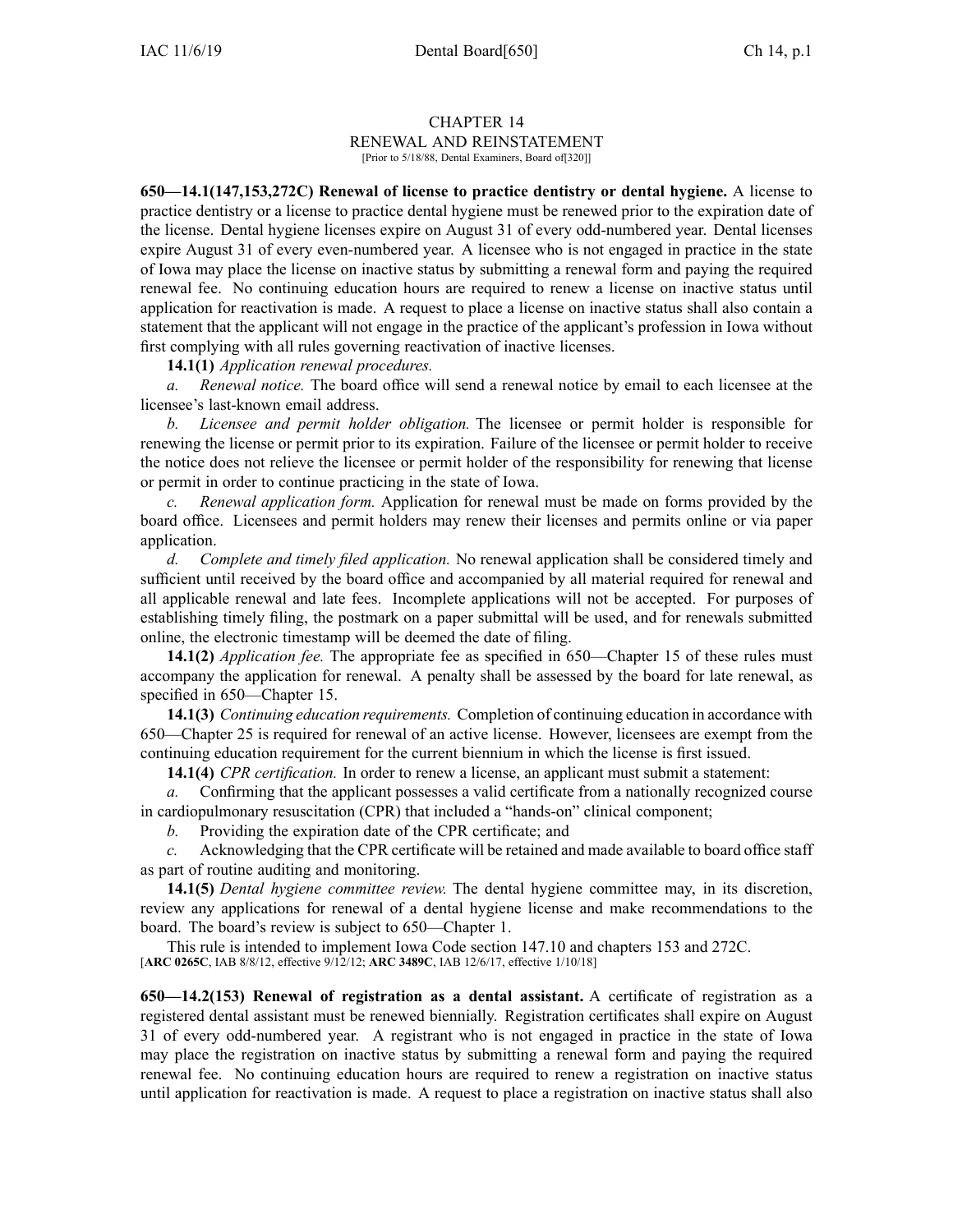contain <sup>a</sup> statement that the applicant will not engage in the practice of the applicant's profession in Iowa without first complying with all rules governing reactivation of inactive registrations.

**14.2(1)** *Renewal procedures.*

*a. Renewal notice.* The board office will send <sup>a</sup> renewal notice by email to each registrant at the registrant's last-known email address.

*b. Registrant obligation.* The registrant is responsible for renewing the registration prior to its expiration. Failure of the registrant to receive the notice does not relieve the registrant of the responsibility for renewing that registration in order to continue practicing in the state of Iowa.

*c. Renewal application form.* Registrants may renew their registration online or via paper application. Paper application for renewal must be made in writing on forms provided by the board office before the current registration expires.

*d. Complete and timely filed application.* No renewal application shall be considered timely and sufficient until received by the board office and accompanied by all material required for renewal and all applicable renewal and late fees. Incomplete applications will not be accepted. For purposes of establishing timely filing, the postmark on <sup>a</sup> paper submittal will be used, and for renewals submitted online, the electronic timestamp will be deemed the date of filing.

**14.2(2)** *Application fee.* The appropriate fee as specified in 650—Chapter 15 must accompany the application for renewal. A penalty shall be assessed by the board for late renewal, as specified in 650—Chapter 15.

**14.2(3)** *Continuing education requirements.* Completion of continuing education as specified in 650—Chapter 25 is required for renewal of an active registration. Failure to meet the requirements of renewal in the time specified by rule will automatically result in <sup>a</sup> lapsed registration.

**14.2(4)** *CPR certification.* In order to renew <sup>a</sup> registration, an applicant must submit <sup>a</sup> statement:

*a.* Confirming that the applicant possesses <sup>a</sup> valid certificate from <sup>a</sup> nationally recognized course in cardiopulmonary resuscitation (CPR) that included <sup>a</sup> "hands-on" clinical component;

*b.* Providing the expiration date of the CPR certificate; and

*c.* Acknowledging that the CPR certificate will be retained and made available to board office staff as par<sup>t</sup> of routine auditing and monitoring.

This rule is intended to implement Iowa Code sections [147.10](https://www.legis.iowa.gov/docs/ico/section/147.10.pdf) and [153.39](https://www.legis.iowa.gov/docs/ico/section/153.39.pdf). [**ARC [0265C](https://www.legis.iowa.gov/docs/aco/arc/0265C.pdf)**, IAB 8/8/12, effective 9/12/12; **ARC [3489C](https://www.legis.iowa.gov/docs/aco/arc/3489C.pdf)**, IAB 12/6/17, effective 1/10/18]

**650—14.3(136C,153) Renewal of dental assistant radiography qualification.** A certificate of radiography qualification must be renewed biennially. Radiography qualification certificates shall expire on August 31 of every odd-numbered year.

**14.3(1)** *Renewal procedures.*

*a. Renewal notice.* The board office will send <sup>a</sup> renewal notice by regular mail or email to each registrant at the registrant's last-known mailing address or email address. The board will notify each registrant by mail or email of the expiration of the radiography qualification.

*b. Registrant obligation.* The registrant is responsible for renewing the radiography qualification prior to its expiration. Failure of the registrant to receive the notice does not relieve the registrant of the responsibility for renewing that radiography qualification if the registrant wants to continue taking dental radiographs in the state of Iowa.

*c. Renewal application form.* Application for renewal must be made in writing on forms provided by the board office before the current radiography qualification expires. Registrants may renew their radiography qualification online or via paper application.

*d. Complete and timely filed application.* No renewal application shall be considered timely and sufficient until received by the board office and accompanied by all material required for renewal and all applicable renewal and late fees. Incomplete applications will not be accepted. For purposes of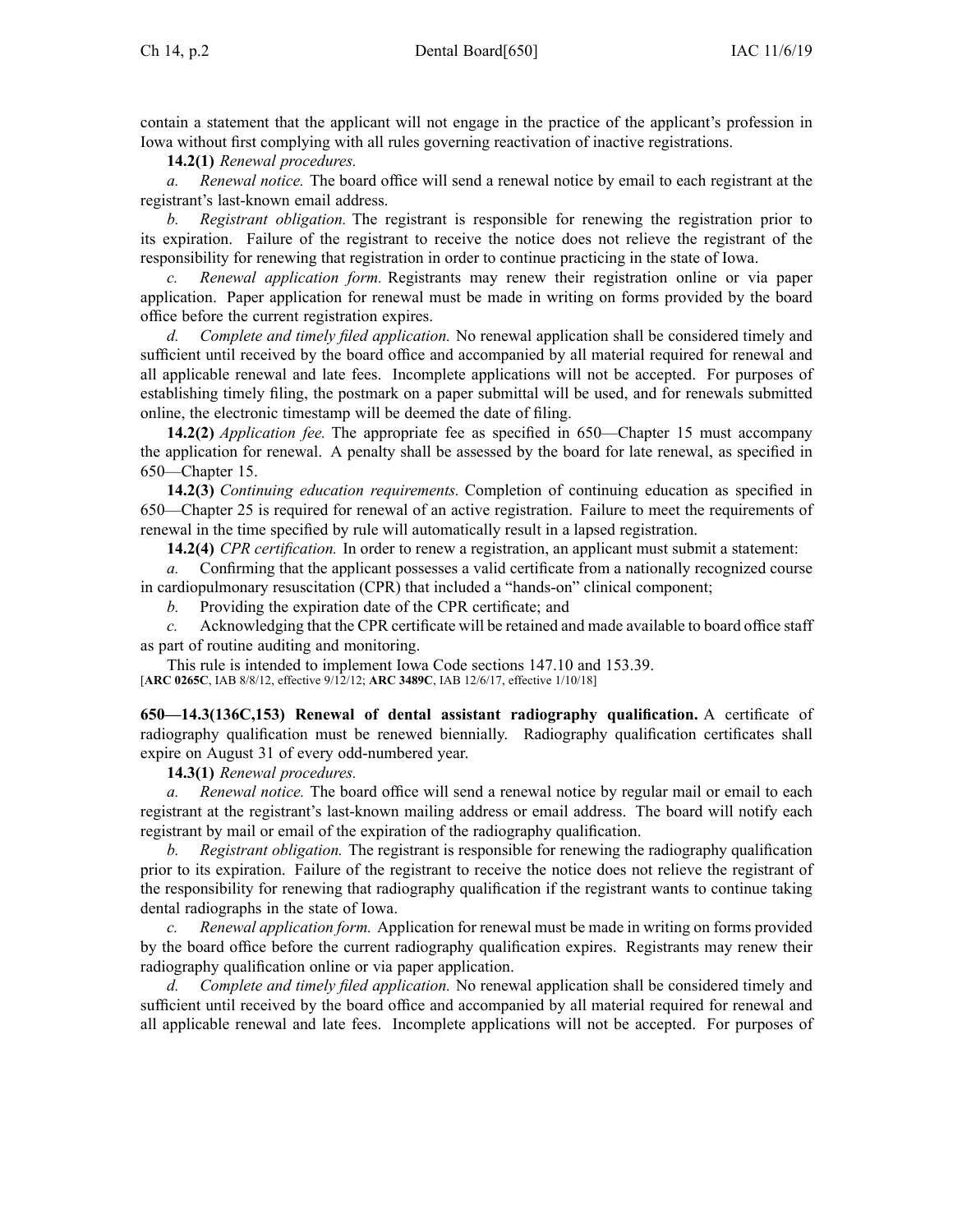establishing timely filing, the postmark on <sup>a</sup> paper submittal will be used, and for renewals submitted online, the electronic timestamp will be deemed the date of filing.

**14.3(2)** *Application fee.* The appropriate fee as specified in [650—Chapter](https://www.legis.iowa.gov/docs/iac/chapter/650.15.pdf) 15 must accompany the application for renewal. A penalty shall be assessed by the board for late renewal, as specified in [650—Chapter](https://www.legis.iowa.gov/docs/iac/chapter/650.15.pdf) 15.

**14.3(3)** *Continuing education requirements.* In order to renew <sup>a</sup> radiography qualification, the dental assistant shall obtain at least two hours of continuing education in the subject area of dental radiography. Proof of attendance shall be retained by the dental assistant and must be submitted to the board office upon request.

**14.3(4)** *CPR certification.* In order to renew <sup>a</sup> radiography qualification, an applicant must submit a statement:

*a.* Confirming that the applicant possesses <sup>a</sup> valid certificate from <sup>a</sup> nationally recognized course in cardiopulmonary resuscitation (CPR) that included <sup>a</sup> "hands-on" clinical component;

*b.* Providing the expiration date of the CPR certificate; and

*c.* Acknowledging that the CPR certificate will be retained and made available to board office staff as par<sup>t</sup> of routine auditing and monitoring.

This rule is intended to implement Iowa Code chapters [136C](https://www.legis.iowa.gov/docs/ico/chapter/136C.pdf) and [153](https://www.legis.iowa.gov/docs/ico/chapter/153.pdf).

[**ARC [0265C](https://www.legis.iowa.gov/docs/aco/arc/0265C.pdf)**, IAB 8/8/12, effective 9/12/12]

**650—14.4(147,153,272C) Grounds for nonrenewal.** The board may refuse to renew <sup>a</sup> license, registration or radiography qualification on the following grounds:

**14.4(1)** After proper notice and hearing, for <sup>a</sup> violation of these rules or Iowa Code chapter [147](https://www.legis.iowa.gov/docs/ico/chapter/147.pdf), [153](https://www.legis.iowa.gov/docs/ico/chapter/153.pdf), or [272C](https://www.legis.iowa.gov/docs/ico/chapter/272C.pdf) during the term of the last license, registration or radiography qualification or renewal of license, registration or radiography qualification.

**14.4(2)** Failure to pay required fees.

**14.4(3)** Failure to obtain required continuing education.

**14.4(4)** Failure to provide <sup>a</sup> statement of current certification in cardiopulmonary resuscitation in <sup>a</sup> course that includes <sup>a</sup> clinical component.

**14.4(5)** Receipt of <sup>a</sup> certificate of noncompliance from the child suppor<sup>t</sup> recovery unit of the department of human services in accordance with [650—Chapter](https://www.legis.iowa.gov/docs/iac/chapter/650.33.pdf) 33.

This rule is intended to implement Iowa Code section [153.23](https://www.legis.iowa.gov/docs/ico/section/153.23.pdf) and chapters [147](https://www.legis.iowa.gov/docs/ico/chapter/147.pdf), [252J](https://www.legis.iowa.gov/docs/ico/chapter/252J.pdf), and [272C](https://www.legis.iowa.gov/docs/ico/chapter/272C.pdf). [**ARC [0265C](https://www.legis.iowa.gov/docs/aco/arc/0265C.pdf)**, IAB 8/8/12, effective 9/12/12; **ARC [4747C](https://www.legis.iowa.gov/docs/aco/arc/4747C.pdf)**, IAB 11/6/19, effective 12/11/19]

### **650—14.5(147,153,272C) Late renewal.**

**14.5(1)** *Failure to renew license or permit.*

Failure to renew a dental or dental hygiene license or permit prior to September 1 following expiration shall result in <sup>a</sup> late fee in the amount specified in 650—Chapter 15 being assessed by the board in addition to the renewal fee.

*b.* Failure to renew prior to October 1 following expiration shall result in assessment of <sup>a</sup> late fee in the amount specified in 650—Chapter 15.

*c.* Failure of <sup>a</sup> license or permit holder to renew <sup>a</sup> license or permit prior to November 1 following expiration shall cause the license or permit to lapse and become invalid. A licensee or permit holder whose license or permit has lapsed and become invalid is prohibited from the practice of dentistry or dental hygiene until the license or permit is reinstated in accordance with rule 650—14.6(147,153,272C).

**14.5(2)** *Failure to renew registration.*

*a.* Failure to renew <sup>a</sup> dental assistant registration prior to September 1 following expiration shall result in <sup>a</sup> late fee in the amount specified in 650—Chapter 15 assessed by the board in addition to the renewal fee.

*b.* Failure to renew prior to October 1 following expiration shall result in assessment of <sup>a</sup> late fee in the amount specified in 650—Chapter 15.

Failure to renew a registration prior to November 1 following expiration shall cause the registration to lapse and become invalid. A registrant whose registration has lapsed and become invalid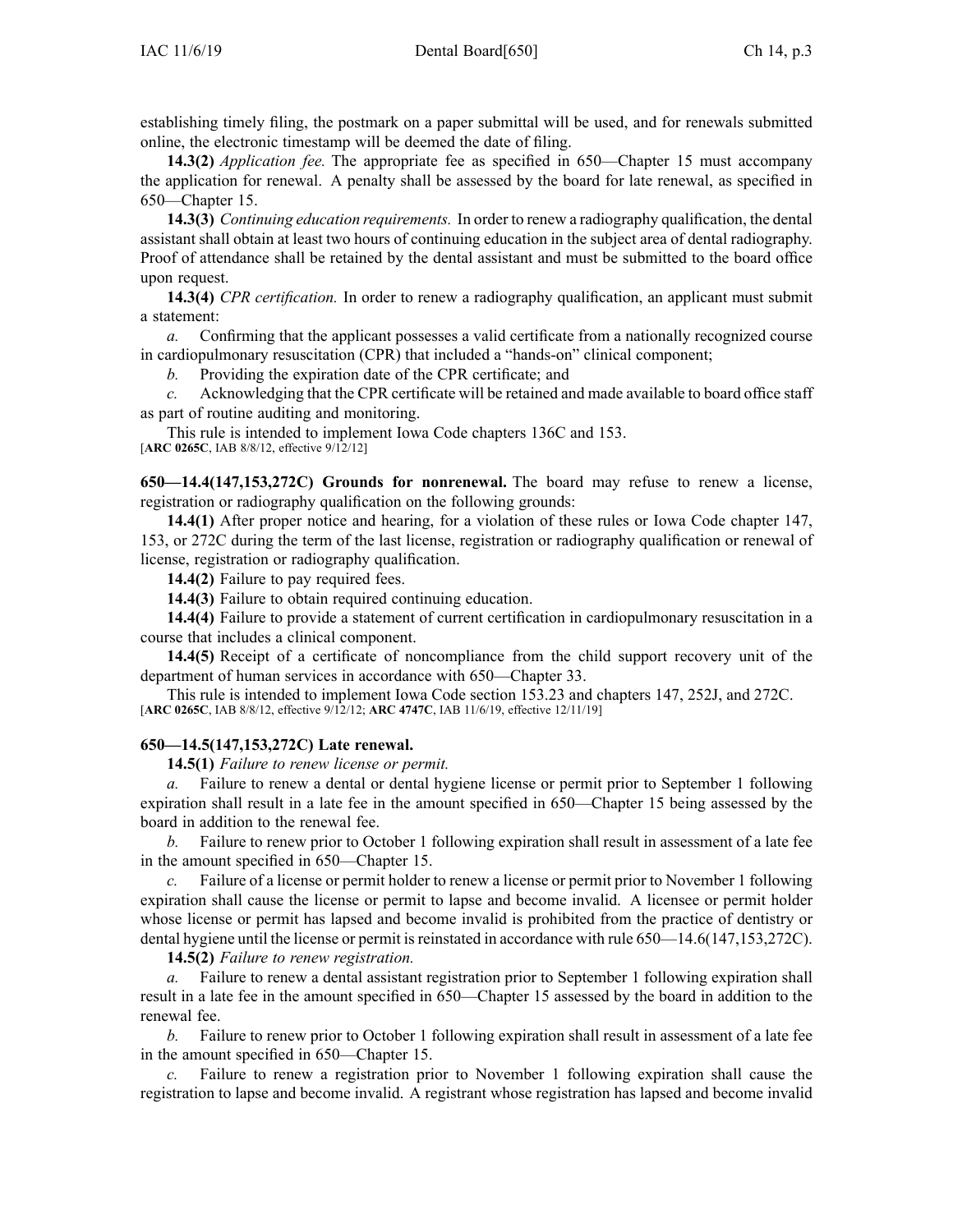is prohibited from practicing as <sup>a</sup> dental assistant until the registration is reinstated in accordance with rule 650—14.6(147,153,272C).

**14.5(3)** *Failure to renew radiography qualification.* Failure to renew <sup>a</sup> radiography qualification prior to November 1 following expiration shall cause the radiography qualification to lapse and become invalid. A dental assistant whose radiography qualification is lapsed is prohibited from engaging in dental radiography until the qualification is reinstated in accordance with rule 650—14.7(136C,153).

This rule is intended to implement Iowa Code sections [147.10](https://www.legis.iowa.gov/docs/ico/section/147.10.pdf), [147.11](https://www.legis.iowa.gov/docs/ico/section/147.11.pdf), and [272C.2](https://www.legis.iowa.gov/docs/ico/section/272C.2.pdf). [**ARC [0265C](https://www.legis.iowa.gov/docs/aco/arc/0265C.pdf)**, IAB 8/8/12, effective 9/12/12]

### **650—14.6(147,153,272C) Reinstatement of <sup>a</sup> lapsed license or registration.**

**14.6(1)** A licensee or <sup>a</sup> registrant who allows <sup>a</sup> license or registration to lapse by failing to renew may have the license or registration reinstated at the discretion of the board by submitting the following:

*a.* A completed application for reinstatement of <sup>a</sup> lapsed license or registration to practice dentistry, dental hygiene or dental assisting, on forms provided by the board, in addition to the required fee or application for reinstatement of <sup>a</sup> lapsed registration on the form provided by the board.

*b.* Dates and places of practice.

*c.* A list of other states in which licensed or registered and the identifying number of each license or registration.

*d.* Reasons for seeking reinstatement and why the license or registration was not maintained.

*e.* Payment of all renewal fees pas<sup>t</sup> due, as specified in [650—Chapter](https://www.legis.iowa.gov/docs/iac/chapter/650.15.pdf) 15, plus the reinstatement fee as specified in [650—Chapter](https://www.legis.iowa.gov/docs/iac/chapter/650.15.pdf) 15.

*f.* Evidence of completion of <sup>a</sup> total of 15 hours of continuing education for each lapsed year or par<sup>t</sup> thereof in accordance with [650—Chapter](https://www.legis.iowa.gov/docs/iac/chapter/650.25.pdf) 25, up to <sup>a</sup> maximum of 75 hours. Dental assistants shall be required to submit evidence of completion of <sup>a</sup> total of 10 hours of continuing education for each lapsed year or par<sup>t</sup> thereof in accordance with [650—Chapter](https://www.legis.iowa.gov/docs/iac/chapter/650.25.pdf) 25, up to <sup>a</sup> maximum of 30 hours, or evidence of the full-time or part-time practice of the profession in anotherstate of the United States or the District of Columbia, for <sup>a</sup> minimum of two years within the previous five-year period, and <sup>a</sup> statement verifying that continuing education requirements in that state of practice have been met.

*g.* If licensed or registered in another state, the licensee or registrant shall provide certification by the state board of dentistry or equivalent authority of such state that the licensee or registrant has not been the subject of final or pending disciplinary action.

*h.* A statement disclosing and explaining any disciplinary actions, investigations, claims, complaints, judgments, settlements, or criminal charges.

*i.* Evidence that the applicant possesses a current certificate in a nationally recognized course in cardiopulmonary resuscitation. The course must include <sup>a</sup> clinical component.

*j.* For reinstatement of a lapsed license, a completed fingerprint packet to facilitate a criminal history background check by the Iowa division of criminal investigation (DCI) and the Federal Bureau of Investigation (FBI), including the fee for the evaluation of the fingerprint packet and the criminal history background checks by the DCI and FBI, as specified in [650—Chapter](https://www.legis.iowa.gov/docs/iac/chapter/650.15.pdf) 15.

**14.6(2)** The board may require <sup>a</sup> licensee or registrant who is applying for reinstatement, and has not actively practiced clinically within the previous five years, to successfully complete <sup>a</sup> regional clinical examination, or other board-approved examination or assessment, for the purpose of ensuring that the applicant possesses sufficient knowledge and skill to practice safely.

**14.6(3)** When the board finds that <sup>a</sup> practitioner applying for reinstatement is or has been subject to disciplinary action taken against <sup>a</sup> license or registration held by the applicant in another state of the United States, District of Columbia, or territory, and the violations which resulted in such actions would also be grounds for discipline in Iowa in accordance with rule [650—30.4\(153\)](https://www.legis.iowa.gov/docs/iac/rule/650.30.4.pdf), the board may deny reinstatement of <sup>a</sup> license or registration to practice dentistry, dental hygiene, or dental assisting in Iowa or may impose any applicable disciplinary sanctions as specified in rule [650—30.2\(153\)](https://www.legis.iowa.gov/docs/iac/rule/650.30.2.pdf) as <sup>a</sup> condition of reinstatement.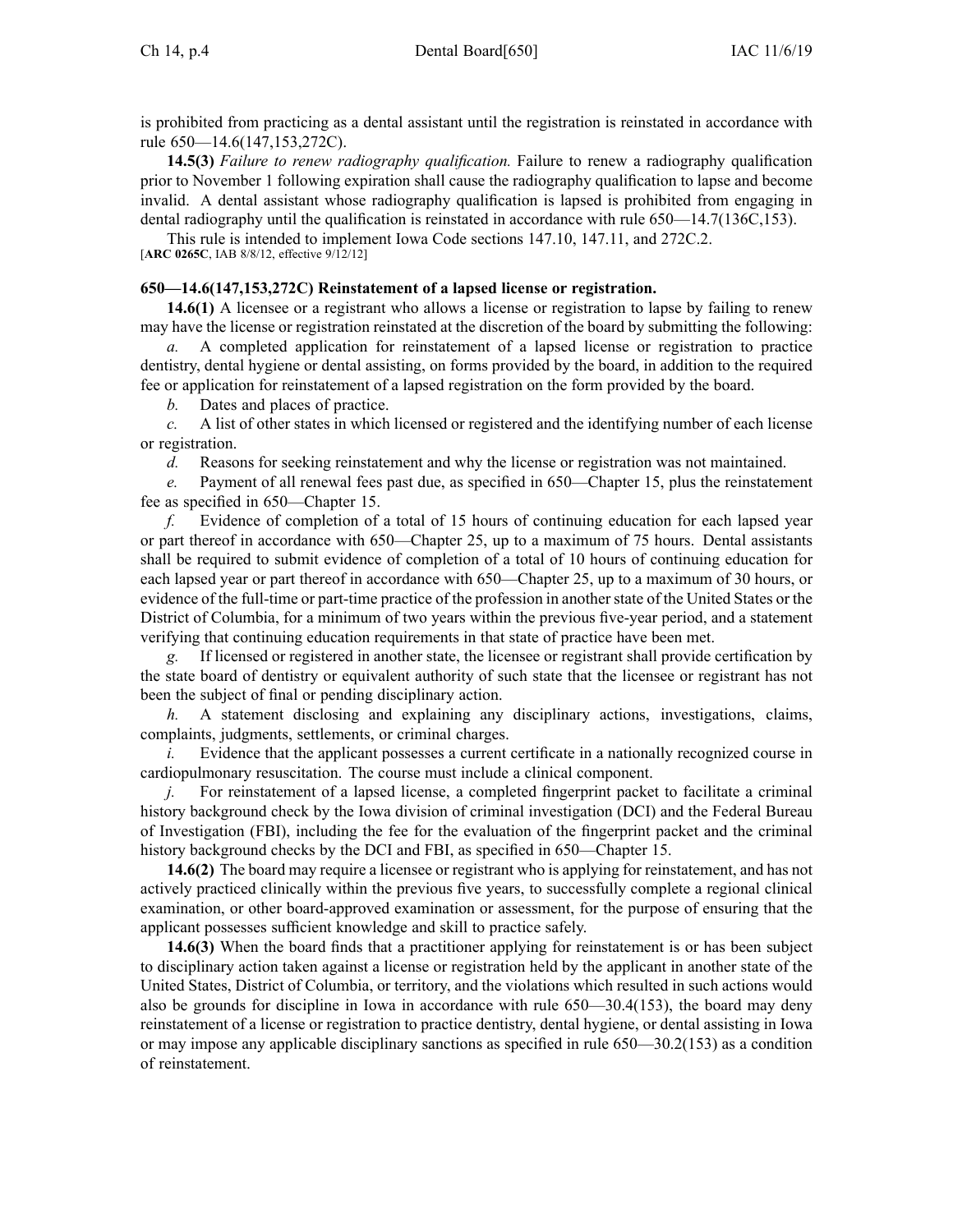**14.6(4)** The dental hygiene committee may, in its discretion, review any applications for reinstatement of <sup>a</sup> lapsed dental hygiene license and make recommendations to the board. The board's review of the dental hygiene committee recommendation is subject to [650—Chapter](https://www.legis.iowa.gov/docs/iac/chapter/650.1.pdf) 1.

This rule is intended to implement Iowa Code sections [147.10](https://www.legis.iowa.gov/docs/ico/section/147.10.pdf), [147.11](https://www.legis.iowa.gov/docs/ico/section/147.11.pdf), and [272C.2](https://www.legis.iowa.gov/docs/ico/section/272C.2.pdf).

[**ARC [0265C](https://www.legis.iowa.gov/docs/aco/arc/0265C.pdf)**, IAB 8/8/12, effective 9/12/12; **ARC [3489C](https://www.legis.iowa.gov/docs/aco/arc/3489C.pdf)**, IAB 12/6/17, effective 1/10/18]

**650—14.7(136C,153) Reinstatement of lapsed radiography qualification.** A dental assistant who allows <sup>a</sup> radiography qualification to lapse by failing to renew may have the radiography qualification reinstated at the discretion of the board by submitting the following:

**14.7(1)** A completed application for reinstatement of the dental assistant radiography qualification.

**14.7(2)** Payment of the radiography reinstatement application fee and the current renewal fee, both as specified in 650—Chapter 15.

**14.7(3)** Proof of current registration as <sup>a</sup> dental assistant or proof of an active Iowa nursing license.

**14.7(4)** If the radiography qualification has been lapsed for less than four years, proof of two hours of continuing education in the subject area of dental radiography, taken within the previous two-year period.

**14.7(5)** If the radiography qualification has been lapsed for more than four years, the dental assistant shall be required to retake and successfully complete an examination in dental radiography. A dental assistant who presents proof of <sup>a</sup> current radiography qualification issued by another state and who has engaged in dental radiography in that state is exemp<sup>t</sup> from the examination requirement.

This rule is intended to implement Iowa Code section [136C.3](https://www.legis.iowa.gov/docs/ico/section/136C.3.pdf) and chapter [153](https://www.legis.iowa.gov/docs/ico/chapter/153.pdf). [**ARC [0265C](https://www.legis.iowa.gov/docs/aco/arc/0265C.pdf)**, IAB 8/8/12, effective 9/12/12]

#### **650—14.8(153) Reactivation of an inactive license or registration.**

**14.8(1)** Inactive practitioners shall, prior to engaging in the practice of dentistry, dental hygiene, or dental assisting in the state of Iowa, satisfy all of the following requirements for reactivation:

*a.* Submit application for reactivation to the board upon forms provided by the board, in addition to the required fee.

*b.* Provide evidence of one of the following:

(1) The full-time or part-time practice of the profession in another state of the United States or the District of Columbia for <sup>a</sup> minimum of two years within the previous five-year period; or

(2) Completion of <sup>a</sup> total number of hours of approved continuing education computed by multiplying 15 by the number of years the license has been on inactive status for <sup>a</sup> dentist or dental hygienist, up to <sup>a</sup> maximum of 75 hours for <sup>a</sup> dentist or dental hygienist, or by multiplying 10 by the number of years the registration has been on inactive status for <sup>a</sup> dental assistant, up to <sup>a</sup> maximum of 30 hours for <sup>a</sup> dental assistant.

*c.* Submit evidence that the applicant possesses <sup>a</sup> current certificate in <sup>a</sup> nationally recognized course in cardiopulmonary resuscitation (CPR). The course must include <sup>a</sup> clinical component.

**14.8(2)** The board may require <sup>a</sup> licensee or registrant who is applying for reactivation and has not actively practiced clinically in the previous five years to successfully complete <sup>a</sup> regional clinical examination, or other board-approved examination or assessment, to ensure the licensee or registrant is able to practice with reasonable skill and safety.

**14.8(3)** Applications must be filed with the board along with the following:

*a.* Certification by the state board of dentistry or equivalent authority of the state in which the applicant has been licensed or has engaged in the practice of the applicant's profession that the applicant has not been the subject of final or pending disciplinary action.

*b.* Statement as to any claims, complaints, judgments or settlements made with respec<sup>t</sup> to the applicant arising out of the alleged negligence or malpractice in rendering professional services as <sup>a</sup> dentist, dental hygienist, or dental assistant.

[**ARC [3489C](https://www.legis.iowa.gov/docs/aco/arc/3489C.pdf)**, IAB 12/6/17, effective 1/10/18]

[Filed 8/23/78, Notice 6/28/78—published 9/20/78, effective 10/25/78] [Filed emergency 12/16/83—published 1/4/84, effective 12/16/83] [Filed emergency 2/24/84 after Notice 1/4/84—published 3/14/84, effective 2/24/84]